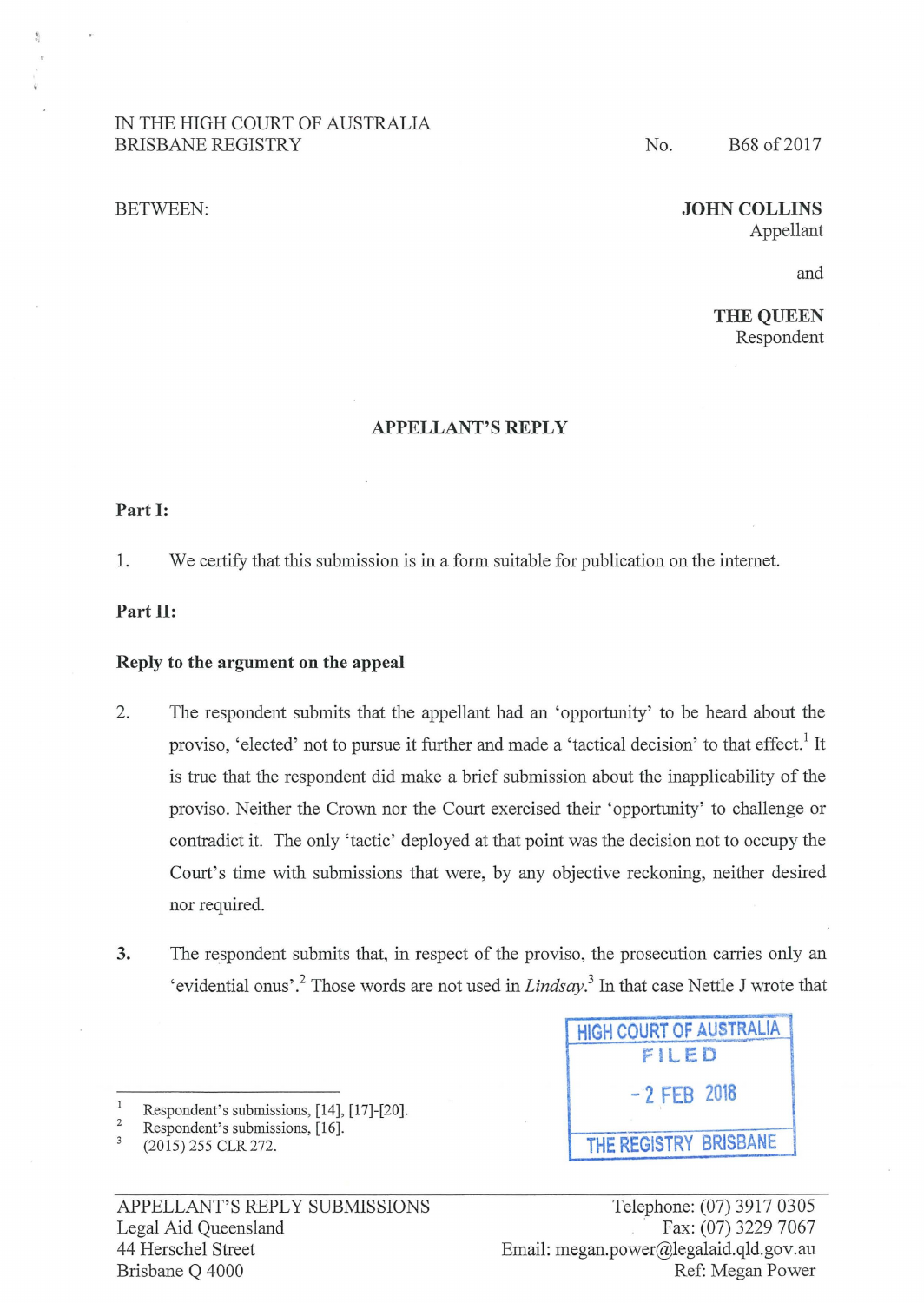'the Crown carries the onus of establishing that the proviso is applicable'. 4 The authorities to which his Honour referred do not use those words either.<sup>5</sup>

4. As it happened, the Crown did not purport to discharge any onus, evidential or otherwise. The situation therefore called for application of the procedure contemplated by Nettle J.<sup>6</sup> Given that the Crown was not the first to take the point (and in fact disavowed it), the Court of Appeal ought to have made it clear that application of the proviso was within its contemplation, identified with sufficient clarity the basis on which it envisaged the proviso could apply, and given the appellant an appropriate opportunity to advance submissions in opposition to the identified basis.

### **Reply to the notice of contention**

 $\mathcal{A}$ 

- 5. The respondent seeks now to make an argument about the 'effect' of Ms M's evidence.<sup>7</sup> This is not the sort of argument that would have warranted a grant of special leave. It is a question of fact ill-suited to resolution in the High Court.<sup>8</sup>
- 6. In any event, it is not and was never relevant to inquire whether the defence *established*  that Ms M' s evidence about this conversation was *'true and accurate'.* 9 As a function of the onus, all that had to be done was to raise a reasonable possibility that the words were spoken by the complainant. If that was so, then the jury ought to have been able to take that into account in assessing her credibility. To tell the jury that they could not do that was, as Bums J held, a mistake, and there are insufficient reasons to doubt the correctness of his Honour's reasons for so holding.

<sup>4</sup>  Ibid, 294 [64].

<sup>5</sup>  *Mraz v R* (1955) 93 CLR 493, 514 (Fullagar J); *TKWJ v R* (2002) 212 CLR 124, 143 [63] (McHugh J).

<sup>6</sup>  (2015) 255 CLR272, 294 [64].

<sup>7</sup>  Respondent's submissions, [37], [40]. The 'effect' of the evidence has been clearly enough understood by all involved in this litigation until this point - the trial judge, trial counsel on both sides, both counsel on appeal, and Burns J. The only dispute has been about the use to be made of it.

 $\bf 8$ See, eg, *Morris v R* (1987) 163 CLR 454, 456 (Mason CJ).

<sup>9</sup>  Respondent's submissions, [40] (our emphasis).